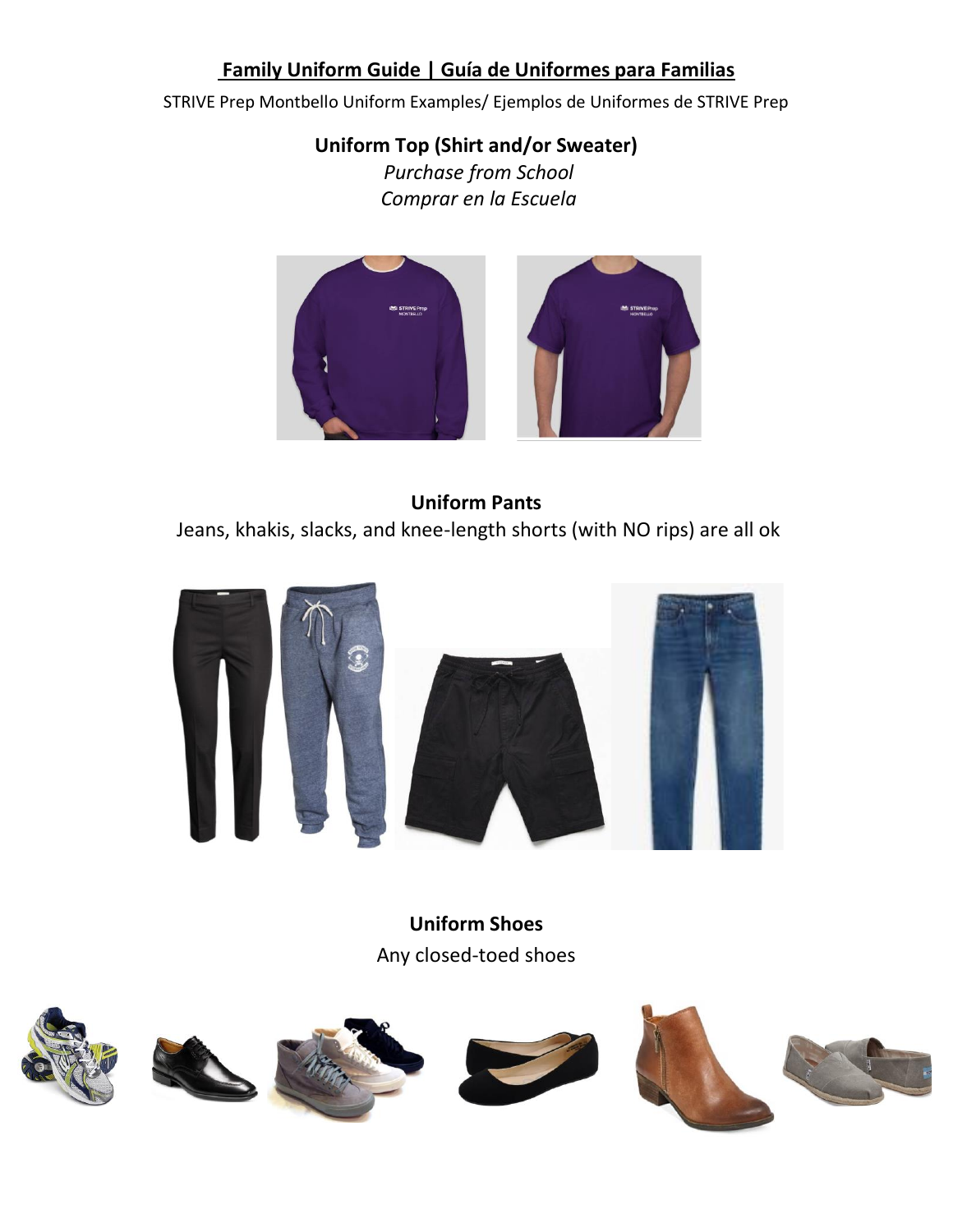### **Uniform Face Covering**

We are so excited to be serving both you and your students this fall. We know that we are living in unprecedented times, and that *the ongoing messaging for Coronavirus is changing daily. As you register for the school year, we want to ensure you and your family are aware of one important uniform policy change for the start of 2020/2021.* 

*All students and staff will be required to wear a mask at all times while in the building. This will be non-negotiable. Additionally, all parents and families will be required to wear a mask when entering the building for any reason.* 

*Our ask is that together, as a Puma family, we do our best to adhere to these new guidelines at all times, and to have the necessary conversations with your scholars on the importance of this new policy as we look out not only for ourselves, but for one another.* 

*Thank you for your ongoing support and we cannot wait to work with you and your scholars this year.* 



Good examples of face masks for school *All face masks for school must have two pieces behind the ear*

Non-examples of face masks for school: *No bandanas, buffs, or scarves are allowed as face masks in school.*